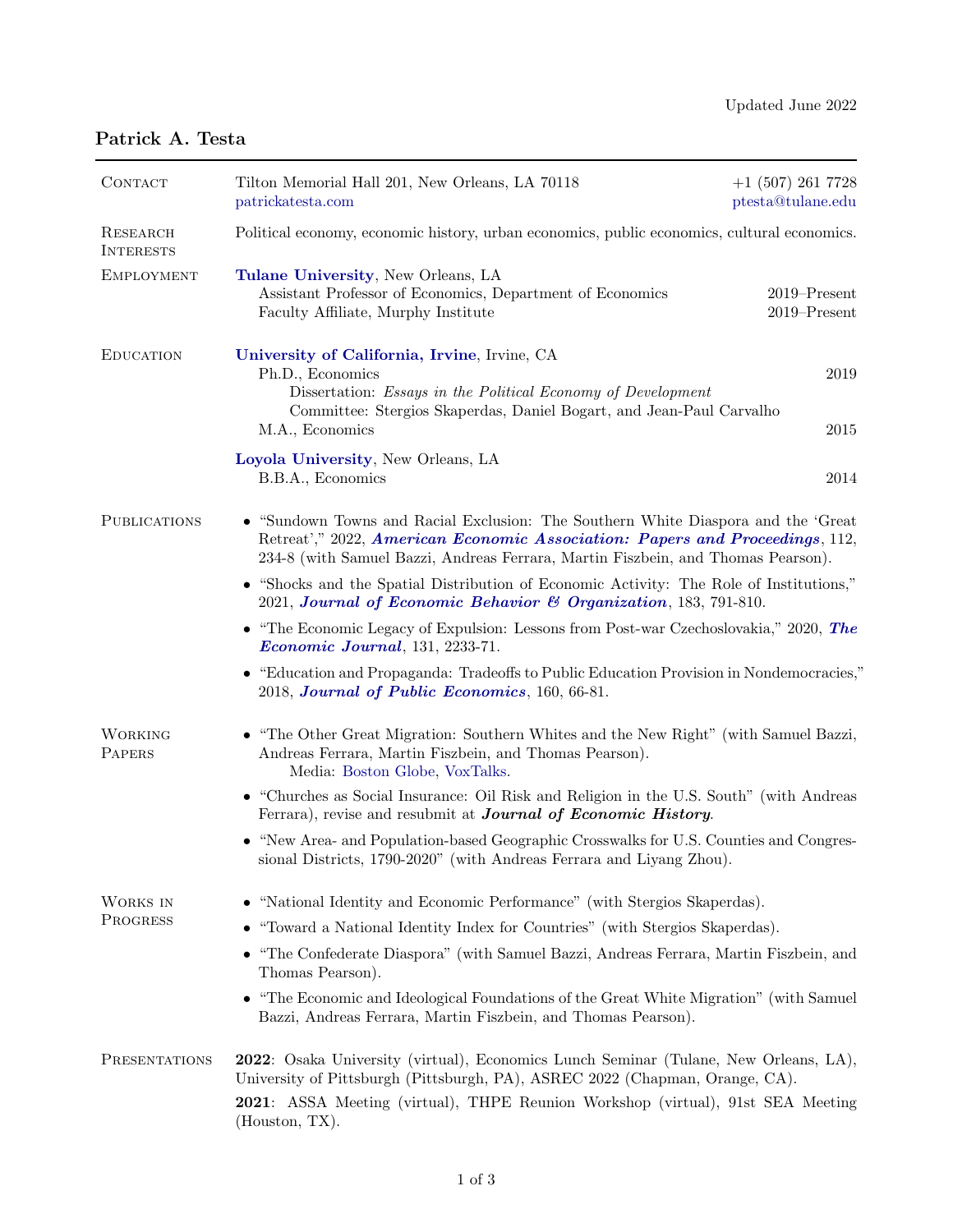|                                         | 2020: 19th ASREC Meeting* (Chapman, Orange, CA), 95th WEAI Meeting* (Denver),<br>LSU-Tulane Mini-Conference (virtual), Theory, History, and Development Seminar at UCI<br>(virtual), ASREC 24h (virtual), Historical Political Economy Session at the 90th SEA<br>Meeting* (New Orleans, LA), Economic Growth Conference at the 90th SEA Meeting<br>(virtual).                                                                                                                                                                                                                                                                                         |
|-----------------------------------------|--------------------------------------------------------------------------------------------------------------------------------------------------------------------------------------------------------------------------------------------------------------------------------------------------------------------------------------------------------------------------------------------------------------------------------------------------------------------------------------------------------------------------------------------------------------------------------------------------------------------------------------------------------|
|                                         | <b>2019</b> : Tulane University (New Orleans, LA), Louisiana State University (Baton Rouge, LA),<br>University of Utah (Salt Lake City, UT), George Mason University (Fairfax, VA), University<br>of Alberta (Edmonton, CA).                                                                                                                                                                                                                                                                                                                                                                                                                           |
|                                         | 2018: EHA Annual Meeting (Montréal, CA), CAGE Workshop (Warwick, UK), 17th ASREC<br>Meeting (Chapman, Orange, CA), 11th Conference on Migration and Development (Stanford,<br>CA), 13th UEA Meeting (Colombia, New York City, NY), CGPACS Seminar (UCI, Irvine,<br>CA), Economic History Workshop (UCI, Irvine, CA), All-UC Workshop (Berkeley, CA),<br>Graduate Poster Session (UCI, Irvine, CA), Urban and Transport Seminar (UCI, Irvine,<br>CA), IRES Workshop (Chapman, Orange, CA), THPE Workshop (UCI, Irvine, CA).                                                                                                                             |
|                                         | 2017: Graduate Poster Session (UCI, Irvine, CA), 54th Public Choice Society Meeting (New<br>Orleans, LA), 16th ASREC Meeting (Boston, MA), THPE Workshop (UCI, Irvine, CA),<br>Economic History Workshop (UCI, Irvine, CA), Economics Computing Lunch Workshop<br>(UCI, Irvine, CA).                                                                                                                                                                                                                                                                                                                                                                   |
|                                         | 2016: Graduate Poster Session (UCI, Irvine, CA), 11th Economics Graduate Students<br>Conference (Washington University, St. Louis, MO), 13th IMBS Graduate Student Conference<br>(UCI, Irvine, CA), THPE Workshop (UCI, Irvine, CA).                                                                                                                                                                                                                                                                                                                                                                                                                   |
|                                         | *cancelled due to the COVID-19 pandemic.                                                                                                                                                                                                                                                                                                                                                                                                                                                                                                                                                                                                               |
| CONFERENCE<br><b>SERVICE</b>            | Discussant<br>2022: Economic History Association Meeting (La Crosse, upcoming)<br>2021: Economic History Association Meeting (Tucson)<br>2019: Economic History Association Meeting (Atlanta)<br>2018: Urban Economics Association Meeting (Colombia)<br><b>2018:</b> Institute for the Study of Religion, Economics, and Society Workshop (Chapman)<br><b>2018:</b> Association for the Study of Religion, Economics, and Culture Meeting (Chapman)<br>2017: Public Choice Society Meeting (New Orleans)<br>2017: Association for the Study of Religion, Economics, and Culture Meeting (Boston)                                                      |
| REFEREEING                              | Quarterly Journal of Economics, Review of Economic Studies, Journal of Economic History<br>(4), Journal of Economic Behavior & Organization, Journal of Regional Science, Journal of<br>Population Economics, Public Choice, Economics of Governance, Economic Inquiry, Czech<br>Science Foundation, Tulane Journal of Policy and Political Economy (2).                                                                                                                                                                                                                                                                                               |
| OTHER<br>PROFESSIONAL<br><b>SERVICE</b> | Data<br>• County-to-county and county-to-CD crosswalks, 1790-2020: DOI. Featured on Best of<br>$#EconTwitter$ (Oct. 24, 2021).                                                                                                                                                                                                                                                                                                                                                                                                                                                                                                                         |
|                                         | Teaching<br>• Teaching material for geographic crosswalks: DOI.                                                                                                                                                                                                                                                                                                                                                                                                                                                                                                                                                                                        |
| UNIVERSITY<br>SERVICE                   | Tulane University<br>• Writer, monthly "economics internships and careers" email blast (2022–Present)<br>• Search committee member, economics and Murphy Institute joint hire (2022)<br>• Organizer, Economics Lunch Seminar Series (2021–Present)<br>• Creator (with LaPorchia Collins), departmental internships and careers page $(2021)$<br>• Faculty board member, Tulane Journal of Policy & Political Economy (2020–Present)<br>• Interviewer, Murphy Institute director search $(2020)$<br>• Exam coordinator (with Wei Long), economics Ph.D. qualifying exams (2020–Present)<br>• Mock interviewer, economics job market candidates $(2019)$ |